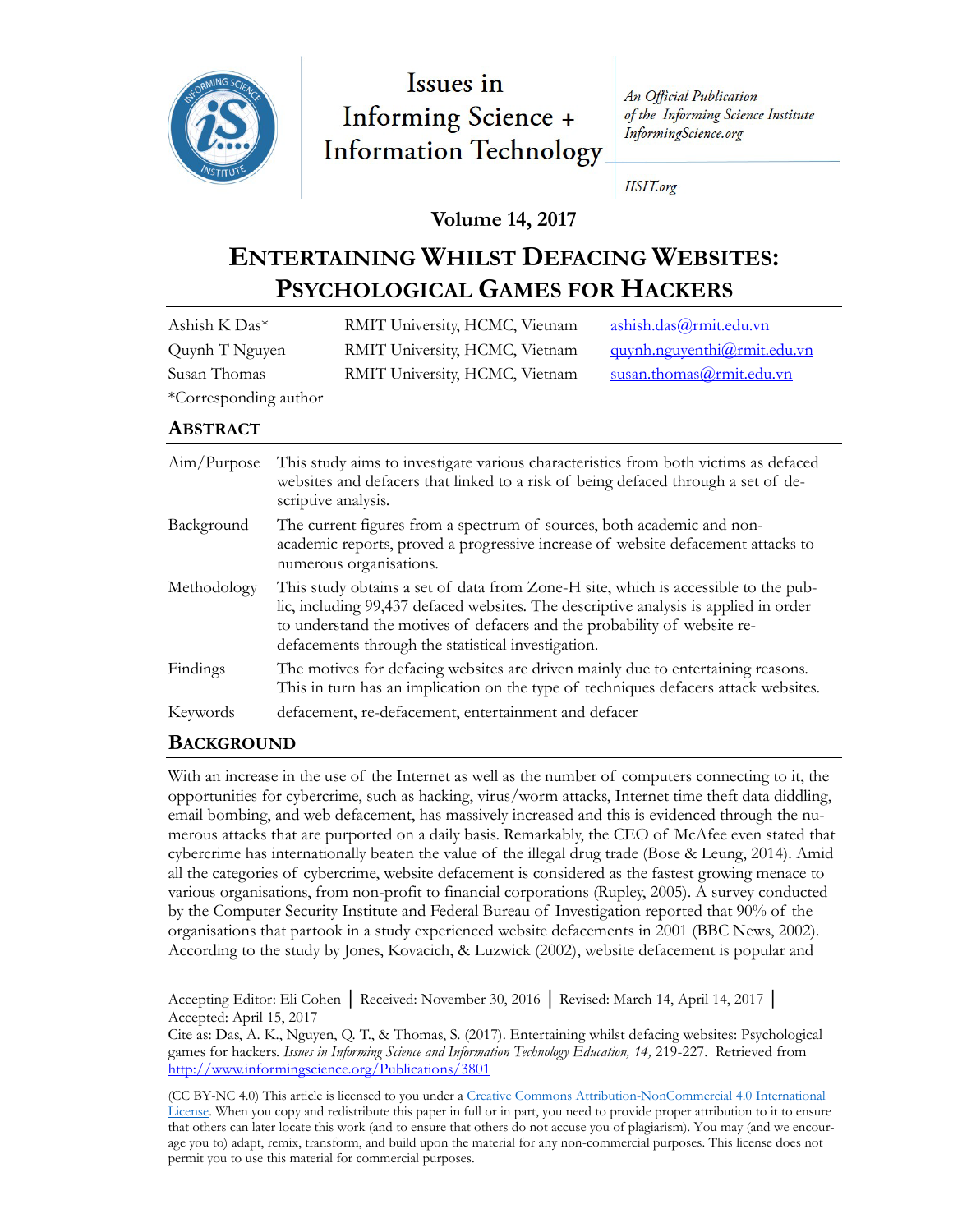becomes a disruptive attack to a point that many sites archive up-to-date minute reports on lists of defaced websites on a daily basis.

Web defacement occurs when a perpetrator accesses a website and modifies its contents by inserting malicious links and pop-up windows (Cross et al., 2007). Through the act of vandalism, defacers desire to scrutinise the security weakness or vulnerability of various websites (Viswanathan & Mishra, 2016). The fundamental idea behind such action is that the perpetrators endeavour to embarrass website owners and eventually exert direct negative impacts on the attacked organisations, or individuals, and consequently affecting their related stakeholders, such as clients and distributors. This leads to financial damages and damage to an organisation's reputation. The latter is an intangible asset, the losses of which are difficult to quantify in monetary terms (Kosina, 2012). Due to the nature of the defacement act, some experts labelled website defacement as a virtual graffiti activity: the most scandalous example of this being the defacement series that occurred when Hitler images were displayed on the Georgia Parliament website (Hopkins, 2016; Takahashi, 2008).

Recently, web hosting companies and cyber security bodies have released toolkits and online monitoring systems in order to detect defacement incidents with the aim of tightening the security performance levels to minimise the risks of attack by smart defacers. However, the number of defaced websites, as well as other cyber incidents, are still on the rise and, globally, there is a lack of in-depth research and analysis on its technical aspects (Kuypers, Maillart, & Paté-cornell, 2016). Hence, it is important to develop a descriptive statistical analysis, including defacing techniques, types of affected systems and victims. This would act as a novel contribution to tackle the defacement problem and further improve security interventions focusing on cybercrime and malicious attacks. Furthermore, this study will contribute to the knowledge of policy makers of the scale and nature of cybercrime and move forward towards establishing a legitimate framework, with a sound evidence base, for tackling defacement attacks.

The aim of this study is to analyse the defacement incidents and its related factors and motives through descriptive statistics.

# **ARCHIVES DESCRIPTION METHODOLOGY**

Website defacement has been around since the Web technology was established, with sources reporting that such activity commenced as early as 1995 (Oriyano, 2014). There are many public archives that record and store sites that have been defaced (Bidgoli, 2005). One such example is Attrition.org. Another archive, Zone-H is considered to be one of the leading repositories that has recorded defaced incidents since 1998 (Zone-H, 2014). Following the receipt of a notification from an attacker, Zone-H conducts an investigation to ensure that indeed there was a defacement incident and, as a result, it regularly lists and officially publishes details of the defaced websites. Thus, Zone-H collects defacement data directly from the defacers and releases thousands of announcements each day. In order to check the validity of claims, Zone-H deploys its own detection algorithms and, in return, robots take screenshots of the defaced websites as evidence and stores them as mirrors.

As the leading archiving site, Zone-H classifies the virtual graffiti activities into two types of defacement, based on the characteristics of domains, including normal and special typologies, with special defacements consisting of special domains, such as governmental and security agencies. With regard to the technicality aspect, there are four types of defacements, namely homepage, mass, redefacement and special defacements (Zone-H, 2014). Ultimately, the extracted data set comprises 16 parameters, such as date of the defacement incident, attacker's name and ID, domain of the targeted website, as well as its IP address(es), geographical location, web server typologies where the target website is hosted, motivations for the attack, techniques used for website defacement, type of defacement and re-defacement occurrences.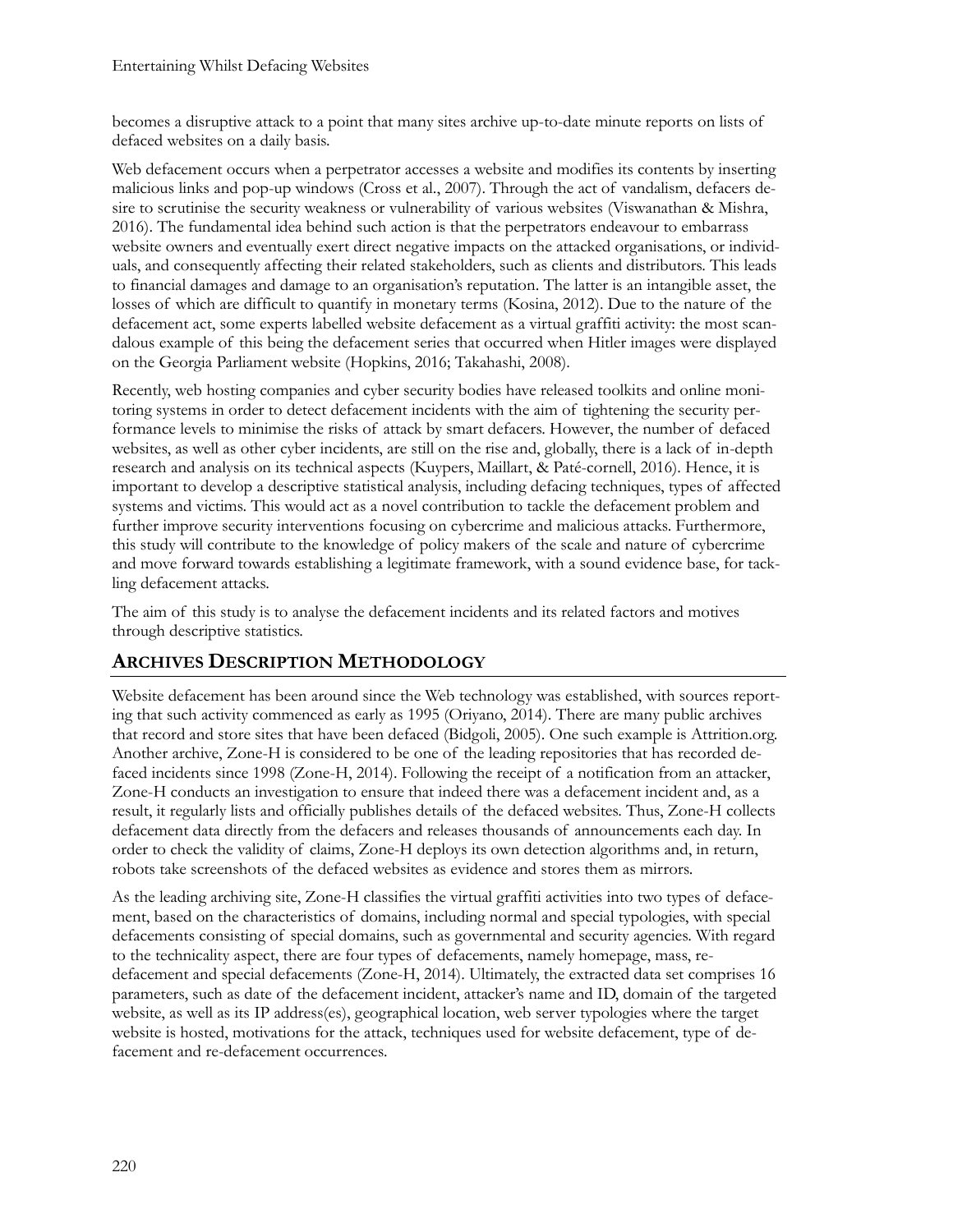The descriptive analysis of this study acts as an impetus for a larger study in order to understand the motives of defacers and the probability of website re-defacements through the statistical investigation.

### **DATA DESCRIPTION**

This study acquired data recorded during the period 1-31 December 2012 from Zone-H. The dataset included a sample of  $N = 99,437$  incidents, including both successful normal and special website defacements in 145 countries. On a daily basis, the pattern of defacements fluctuated between 1,572 and 5,246 occurrences. Even though the number of defacements from the data set on a daily basis is diverse, accounting by the rate of defacement frequency, it displayed an increasing trend towards the end of the month.

The average of number of attacks on daily basis was approximately 3,200 incidents. Based on this as the daily average rate for the entire year of 2012, the trend for website defacement would have risen 120 times in 11 years since Nugent and Raisinghani's (2002) study in 2001, which used data from the Attrition archive and reported an average daily rate of 30 defacement occurrences. This escalating trend strengthens the fact that defacement has become a popular and real Internet security threat to organisations and individuals alike, with particularly special consequences in the E-commerce field.

During the above-stated one-month period in December 2012, the US, alone, was subjected to 36,571 website defacement attacks, which is approximately 11 times higher than the average rate. The gap differentiating the US from other countries is substantially large since the US claimed 36.8% of the defacement attacks in that month, while the second-placed Germany claimed only 6.5%. From this initial observation, it could be concluded that North America experienced the highest number of website defacements, followed by Europe. These were followed in decreasing order by Asia (led by Thailand), South America (led by Brazil), Africa (led by South Africa) and Oceania with Australia as the country with the highest occurrences of defacement. These countries share some similar characteristics, examples of which being relatively strong economies and large Internet usage. Noticeably, China and Russia did not appear in the top 5 countries for website defacement attacks.

#### **FINDINGS FROM THE DESCRIPTIVE ANALYSIS**

Based on the studied dataset and the frequency of attacker ID variable, there were 2,241 hackers during that month of December 2012. The defacer with ID Hmei7 was the strongest attacker compared to all others, since the related attacks amounted to  $13,405$  websites  $-$  i.e., 4 times higher than the daily average for that month – across 124 countries. Furthermore, Hmei7 was likely to be the most active defacer since the defacing activity was carried out on a daily basis. The highest number of website defacements occurred on the 29th with 1,734 incidents. Approximately, 61% of all the defaced websites by Hmei7 were mass defacements. Hmei7 seemed to deploy predominantly the file inclusion technique in order to vandalise the target websites with a percentage of 98.55% in comparison with other used techniques, such as web server external module intrusion (0.36%), mail server intrusion  $(0.33\%)$ , social engineering  $(0.11\%)$  or configuration/admin.mistake  $(0.1\%)$ . Besides, the central motives for Hmei7 to deface various websites appeared to be mainly for entertainment purposes (99.27%) with a minute element for revenge against some websites (0.59%).

The study revealed that there were 22 types of web servers involved in the defacement attacks (Table 1), with the Apache server considered as the most popular target, at approximately 73% of all attacks. In terms of operating systems, Linux appeared to be the most victimised amongst the 15 operating systems used during that month. These findings are perhaps due to the fact that the Apache web server is installed on a Linux platform and is one of the most commonly used servers on the Internet (Wang & Robey, 2016). Some others sources stated that Apache and Microsoft IIS by far hold 90% of the web servers market share (Cross et al., 2007; Netcraft, 2012). Incidentally, this fact coincides with the finding from the study where the cumulative proportion of Apache and IIS Servers involved in defacement incidents was also in excess of 90% of the total occurrences.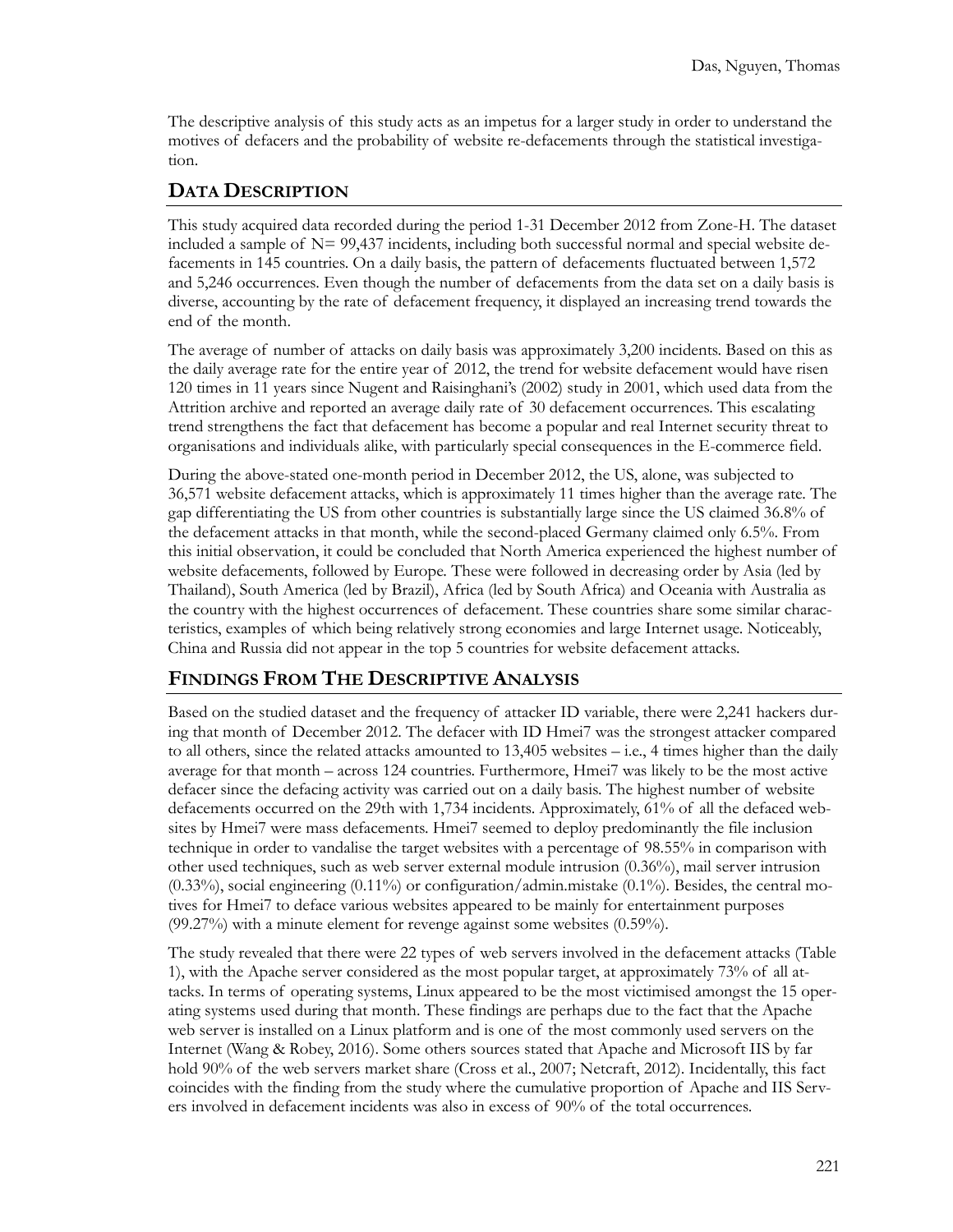| <b>Name Server</b> | Frequency      | Percent   | Frequency      | Percent   | Name OS             |
|--------------------|----------------|-----------|----------------|-----------|---------------------|
| Apache             | 72650          | 73.128%   | 76208          | 76.709%   | Linux               |
| IIS/6.0            | 13628          | 13.718%   | 13897          | 13.988%   | Win 2003            |
| IIS/7.5            | 1632           | 1.643%    | 2968           | 2.988%    | Win 2008            |
| IIS/7.0            | 1057           | 1.064%    | 190            | 0.191%    | Win 2000            |
| IIS/5.0            | 192            | 0.193%    | 17             | 0.017%    | Win 2012            |
| IIS/5.1            | $\overline{7}$ | $0.007\%$ | 9              | 0.009%    | Win XP              |
| IIS/8.0            | 34             | 0.034%    | 2552           | 2.569%    | Unknown             |
| $N$ gin $x$        | 7525           | 7.574%    | 1938           | 1.951%    | FreeBSD             |
| LiteSpeed          | 1399           | 1.408%    | 895            | 0.901%    | F5 Big-IP           |
| Lighttpd           | 104            | 0.105%    | 660            | 0.664%    | Solaris 9/10        |
| <b>NOYB</b>        | 65             | 0.065%    | 8              | 0.008%    | MacOSX              |
| ATS                | 45             | 0.045%    | $\overline{2}$ | 0.002%    | Cisco               |
| Zeus               | 44             | 0.044%    | 1              | 0.001%    | Citrix<br>Netscaler |
| IdeaWebServer      | 37             | 0.037%    | $\mathbf{1}$   | 0.001%    | $HP-UX$             |
| Others             | 928            | 0.932%    | $\mathbf{1}$   | $0.001\%$ | <b>IRIX</b>         |
|                    |                |           |                |           | Total               |
| Total              | 99347          | 100.000%  | 99347          | 100.000%  |                     |

**Table 1. Web Server Types and Operating Systems Involved in the Defacement Incidents**

*Others: Unknown (N=879, 0.903%), GSE (N=4, 0.004%), IceWarp (N=2, 0.002%), Microsoft–HTTPAPI (N=2, 0.002%), Rapidsite (N=2, 0.002%), Ultraseek (N=2, 0.002%), ConcentricHost-Ashurbanipal (N=1, 0.001%), YTS (N=18, 0.018%).*

As stated above, although Zone-H classified defacement into four types, Balakrishman (2007), on the other hand focused on three classifications, namely, mass, regular, and re-defacement. In redefacement, a website is attacked and defaced more than one time. Similar to defacement acts, redefacement occurs when a perpetrator could either use mass or regular defacement techniques to redeface a target website. In this study, it emerged that the defacement incidents that occurred in that month were skewed toward mass attacks with a proportion of  $75.1\%$  (N=74,571) in comparison to regular defacement. Noticeably, based on the dataset retrieved from Zone-H, it can be shown that, in a single mass-defacement, a perpetrator could successfully deface a cluster of web servers, reaching as many as 1,618 websites (on a home page). The operating system of use in these defaced websites was the Linux operating system in combination with the Apache Server, as an open source software, which enabled a perpetrator to have multiple chances to identify the vulnerability of the system and exploit it far more than in the case of other closed sources.

Amid the 99,347 website defacement incidents, the proportion of re-defacement was 11.9% in the month of December 2012. In other words, the probability of a domain experiencing re-defacement was approximately 12%. In relation to the operating system, as well as the types of web servers that were hosting these target websites, the trends for defacement and re-defacement were similar. These exhibited a gradual decrease, starting from the open-source Linux server to the much less popular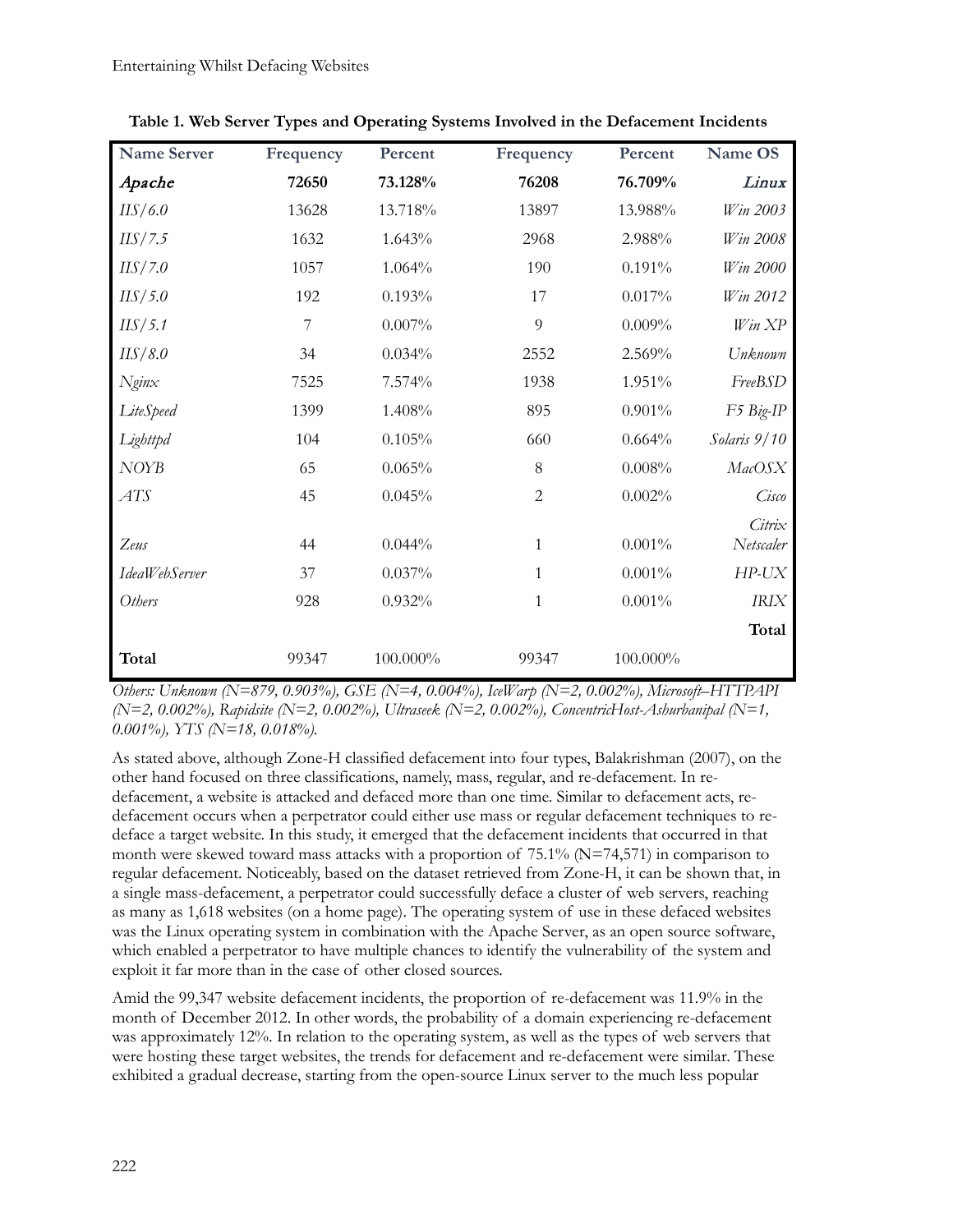servers, such as Citrix Netscaler, HP-UX and IRIS (Figures 1 & 2). Noticeably, the proportion of redefacements using the mass technique was much larger than the regular technique, at 71.9%.



*Note: For web server types, other group is comprised of NOYB, ATS, Zeus, IdeaWebServer, YTS, GSE, ICe-Warp, Microsoft-HTTPAPI, Rapidsite, Ultraseek and ConcentricHost-Ashurbanipal. Also, from IIS/5.1 to 8.0 – these versions were grouped as one category, namely, IIS. For operating system grouping, other group includes Win 2000, Win 2012, Win XP, MAC OSX, Cisco, Citrix-Netscaler, HP-UX and IRIX.* 

In terms of techniques for defacing a web page, the study uncovered that an array of 31 hack-modes were applied in order to vandalise the 99,347 websites, ranging from *file inclusion* (23.9%), *known vulnerability* (13%), *other server intrusion* (10.4%), *SQL injection* (9.9%) to *remote administrative panel access through social engineering* (0.03%). These defacement techniques were classified according to the Zone-H database. The above proportions support the claim of some experts that the *file inclusion*, also sometimes referred to as *remote file inclusion*, technique requires just little hacking skill, knowledge, and time from an intruder; hence this could partially explain the rationale behind its wide usage in website defacement (Nagpal, Chauhan, & Singh, 2005). Other sources proposed that *SQL injection* was also a commonly used method for defacing a web page. The results of this study, however, contended that there were only 9,879 defacement occurrences using *SQL injection*. On the other hand, the proportion of unknown techniques was substantially high, at 12.7%. That latter figure is even higher than the number of incidents identified through the more known techniques, such as *server intrusion* and *SQL injection*. This indicates that perpetrators were likely to apply certain types of unspecified techniques in carrying out defacement.

According to the study conducted by Wendt (2016), defacers possess various motives for justifying their acts of vandalism, such as political reasons, patriotism, religion and revenge. Through various socio-political conflicts at the international level, such as between Koreans and Japanese, Chinese and Americans, and Israelis and Palestinians, the defacers turn cyberspace into a war zone by defacing each other's websites and split into separate groups based on a certain ideology. In the case of this study, Zone-H also archived the motivations of each defacement event, such as for entertainment, political, vengeance, or patriotism reasons, in order to highlight the level of a defacer's skill and ability in hacking societies. The analysis showed that the majority (50.6%) of the reasons for defacement was for entertainment purposes. Coincidentally, the percentage of unknown purpose (12.7%) for website defacement was similar to the percentage of unknown techniques. Combining the occurrences of the techniques that were deployed by perpetrators during that month of 2012, namely, *file inclusion*, *known vulnerability*, and *SQL Injection*, the cumulative percentage for these 3 techniques (46.8%) attained a somewhat similar rate as the entertainment purpose (Table 2). This could lead to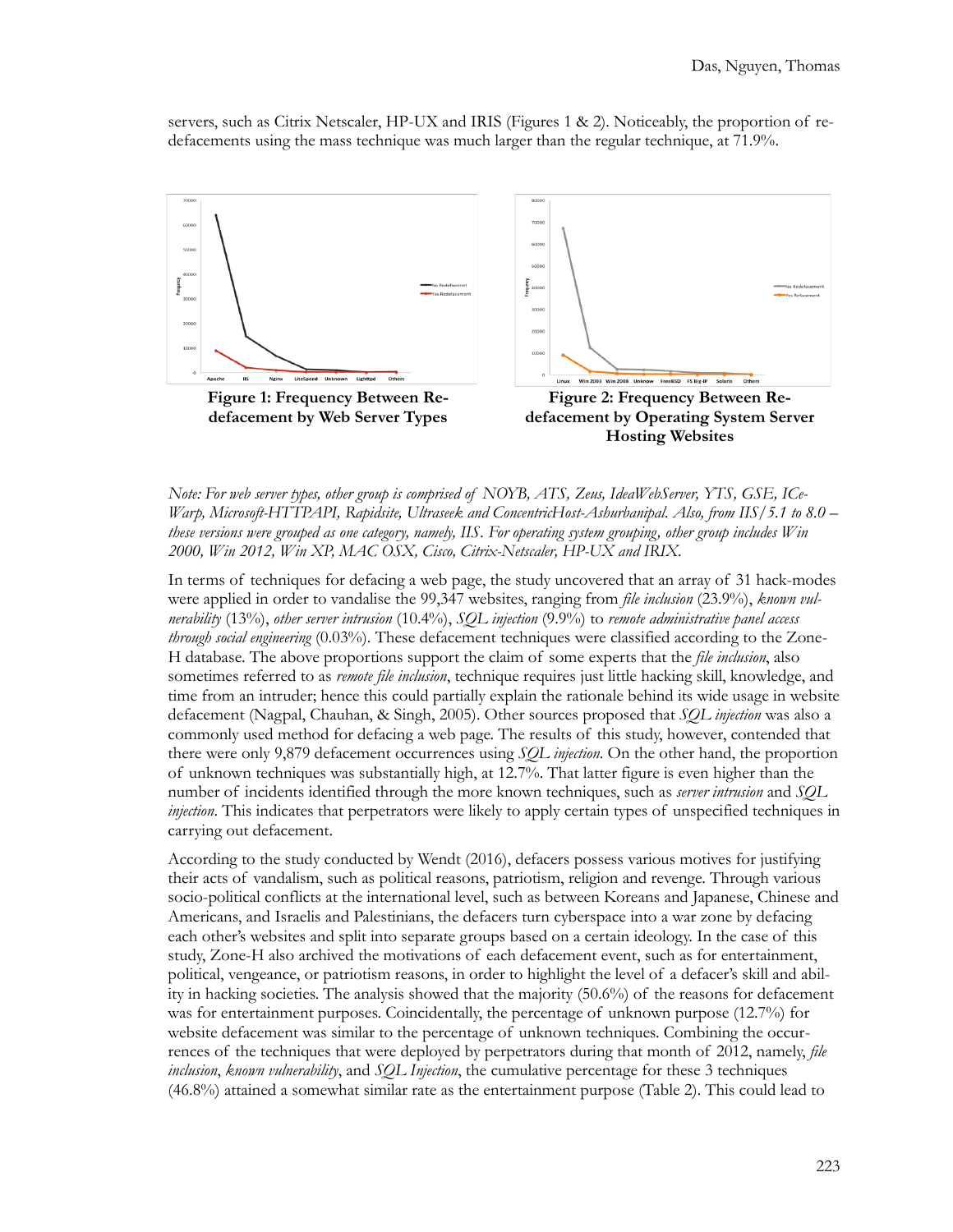the hypothesis that there might be an association between defacement techniques and perpetrators' purposes.

| <b>Techniques</b>                                 | Percentage<br>(96) | <b>Cumulative</b><br>Percentage (%) | <b>Cumulative</b><br>Percentage (%) | Percentage<br>$(*)$ | Purpose of<br><b>Defacement</b>               |
|---------------------------------------------------|--------------------|-------------------------------------|-------------------------------------|---------------------|-----------------------------------------------|
| File Inclusion                                    | 23.9               | 23.9                                | 50.6                                | 50.6                | <b>Entertainment</b><br>(hehjust for<br>fun!) |
| Know<br>Vulnerability                             | 13                 | 36.9                                | 65.75                               | 15.1                | I just want to be<br>the best defacer         |
| SQL Injection                                     | 9.9                | 46.8                                | 72.2                                | 6.5                 | Political reasons                             |
| Not available                                     | 12.7               | 59.5                                | 84.4                                | 12.6                | Not available                                 |
| Other Server<br>Intrusion                         | 10.4               | 69.9                                | 91.3                                | 6.5                 | Revenge against<br>that website               |
| Other Web<br><b>Application Bug</b>               | 6.1                | 76                                  | 96.6                                | 5.4                 | As a challenge                                |
| Undisclosed<br>(new)                              | 4.3                | 80.3                                | 100                                 | 3.3                 | Patriotism                                    |
| Vulnerability<br>Web Server<br>Intrusion          | 2.9                | 83.2                                |                                     |                     |                                               |
| Configuration /<br>admin.mistake                  | 2.6                | 85.8                                |                                     |                     |                                               |
| <b>URL Poisoning</b>                              | 1.9                | 87.7                                |                                     |                     |                                               |
| <b>Brute Force</b><br>Attack                      | 1.7                | 89.4                                |                                     |                     |                                               |
| Web Server<br><b>External Module</b><br>Intrusion | 1.6                | 91                                  |                                     |                     |                                               |
| <b>SSH Server</b><br>Intrusion                    | 1.3                | 92.3                                |                                     |                     |                                               |
| Others                                            | 7.7                | 100                                 |                                     |                     |                                               |

**Table 2. The Valid Percentage of Defacing Reasons and Techniques**

The authors of this study attempted to unravel the life span of the targeted websites since the moment of first defacement. An application was developed using Visual studio using C# in order to verify the status of the HttpWebResponse. The testing period took place during the period of 13-24 October 2016. The results revealed that, approximately 4 years following the defacement point, the proportion of websites which were still not in operation was 57%. This implies that the life span of such defaced websites is less than 4 years, counting from the moment of the attacks. The remainder of the websites (43% out of 99,347 websites) were in operation at the time of the testing. By operational, it is meant that the website was displayed either with details/data or strictly as a blank page with a valid domain name. Markedly, the number of defaced homepages that were operational again was more than secondary pages (Figure 3). This perhaps points to the fact that the role of a homepage is seemingly more important than secondary pages; hence organisational or personal effort and financial resources appear to be more attributed to fixing the problems associated with their homepage rather than on secondary pages.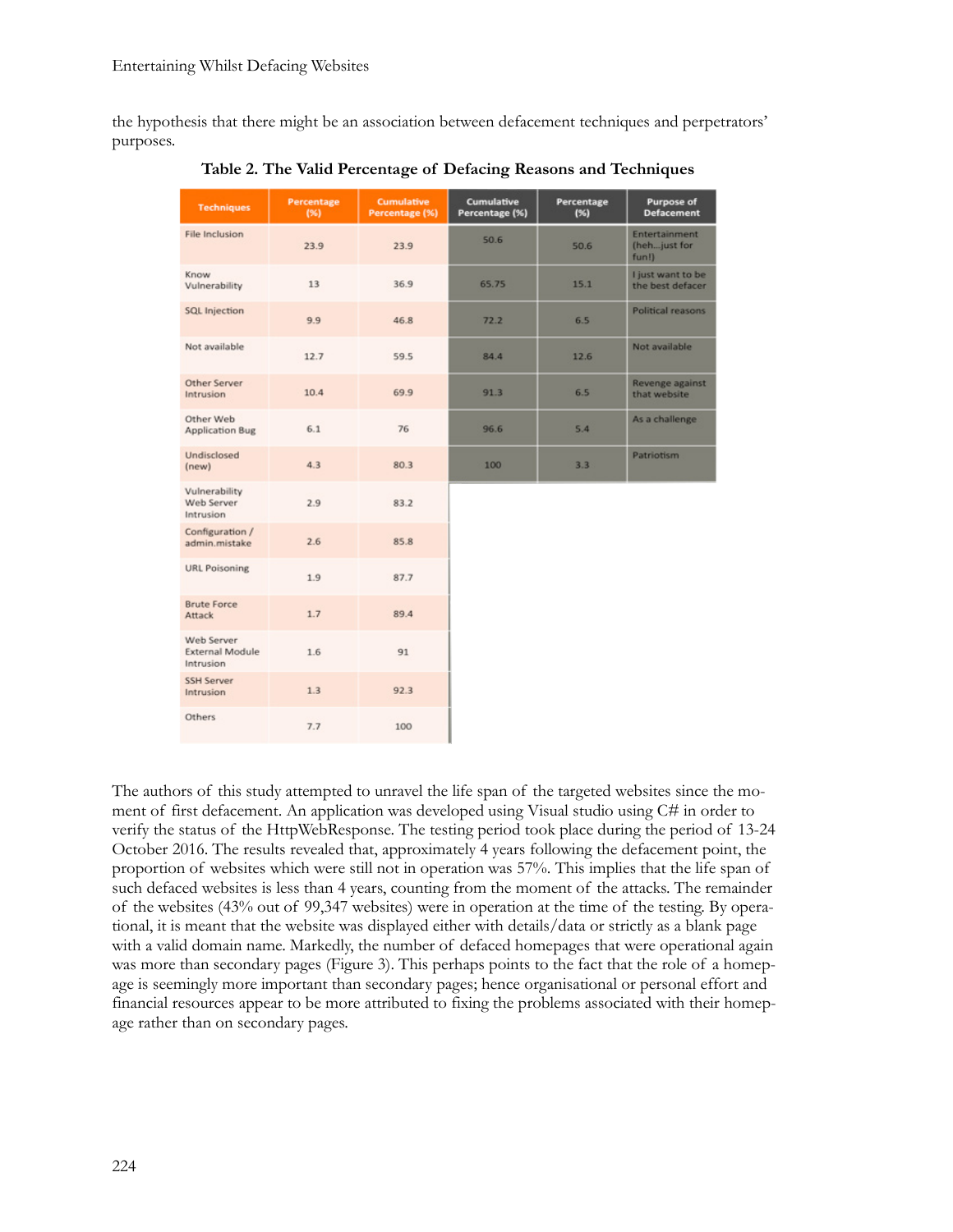

# **Figure 3. Status of Websites in Relation to Homepage and Secondary Defacement**

#### **CONCLUSIONS**

Through this descriptive analysis, it emerged that defacers tended to use simple techniques to hack various websites for their entertainment. In addition, defacement incidents occurred in as many as 145 different countries within a month. This reflects the fact that the defacement phenomenon is widespread on a large scale and its repercussions in terms of financial losses have not yet been measured. This may be attributed to a lack of awareness from businesses and firms, including public and private ones, of the necessary financial and human resource investments required for network security. On the other hand, according to Rader and Wash (2015), individuals, regardless of their expertise, do not often acquire formal or informal training related to cyber security and, therefore, at the personal level, the cyber security aspect is not taken seriously into account during Internet usage.

Finally, it must be stated that the study faced a limitation in relation to the dataset. The present analysis was confined to the number of attacks for only one month of a year. Hence, it is a challenge to achieve an objective conclusion for patterns of website defacement and re-defacement. Although faced with such a limitation, the study nonetheless unravelled some initial and useful findings, which can act as a precursor for further research, as well as provide insights for all website owners and website hosting service providers.

# **RECOMMENDATIONS TO DIGITAL BUSINESS OPERATORS**

The findings proved that the intervention is yet to cover all type of website defacement. Once again it reconfirmed the findings of another study by Lagazio, Sherif, and Cushman (2014). They stated in their study that cybercrime has shifted from traditional crimes with the prevalences of viruses in the 1990s to true cybercrimes and cyber platform crimes, including botnets and website defacements. The established existence of vulnerabilities in the World Wide Web has created opportunities for its exploitation, which require little defacement skill. In addition, private firms are prone to have insufficient investment in network security (Gordon, Loeb, Lucyshyn, & Zhou, 2015) and this has become a clear vulnerability that encourages hackers or defacers to easily attack websites.

Also, the defacers are likely to use a set of simple techniques to deface or re-deface the target domains rather than advanced techniques for hacking websites. Hence, organisations, such as website providers and hosting services, need to strengthen the security of their services and systems to not only better improve their levels of security, but also to act in a timely manner to constantly adapt to the ever-evolving technologies and applications.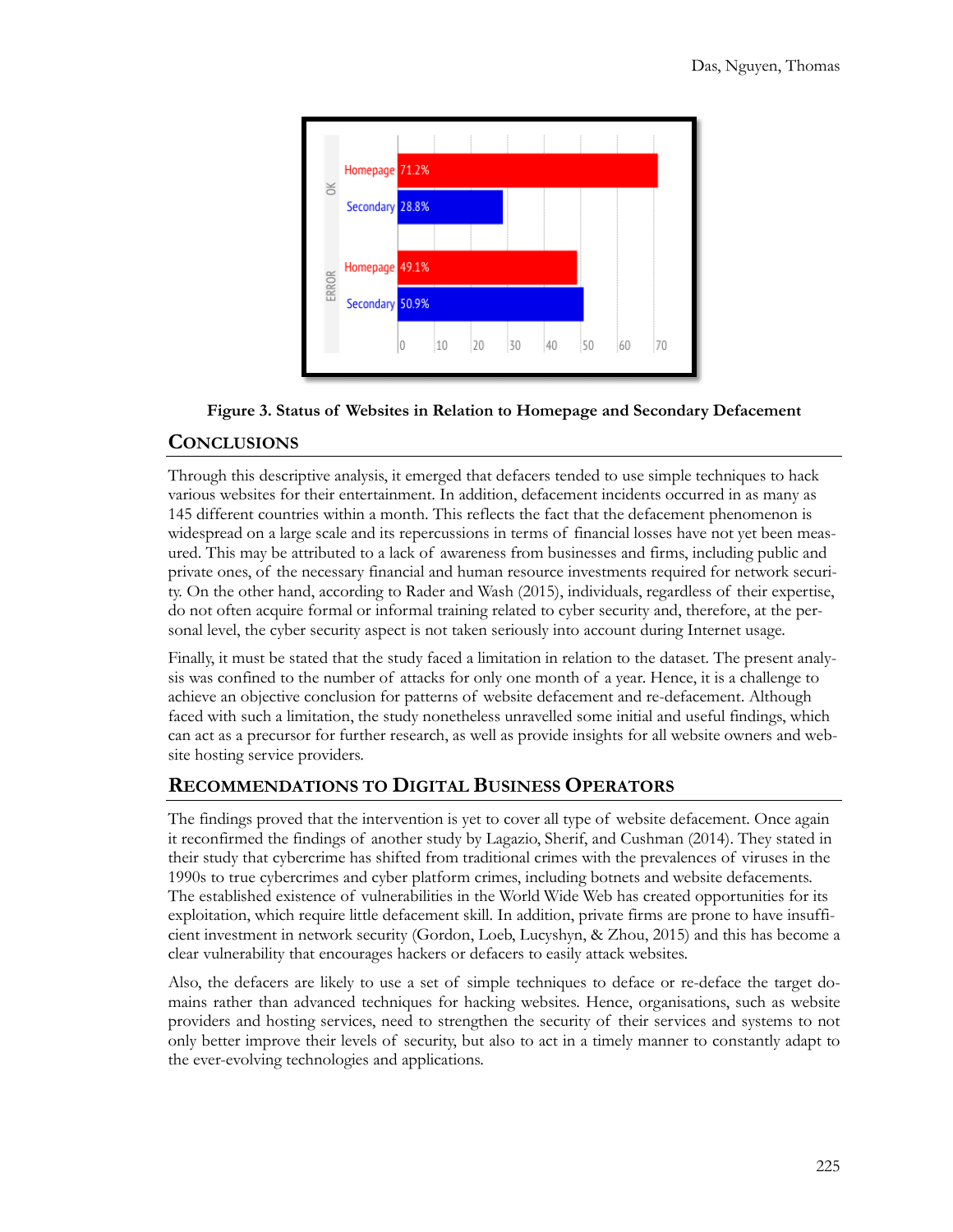#### **REFERENCES**

- Balakrishman, N. (2007). Information technology and communications security in India. In R. Narasimha, A. Kumar, S. P. Cohen, & R. Guenther (Eds.), *Science and technology to counter terrorism* (pp. 31–36). Bangalore: The National Academic Press.
- BBC News. (2002). *Computer crime "soaring."* Retrieved November 20, 2016, from <http://news.bbc.co.uk/2/hi/science/nature/1916655.stm>
- Bidgoli, H. (2005). *Handbook of information security, Volume 2, Information warfare, social, legal, and international issues and security foundations*. New Jersey: John Wiley and Sons, Inc.
- Bose, I., & Leung, A. C. M. (2014). Do phishing alerts impact global corporations? A firm value analysis. *Decision Support Systems*, *64*, 67–78. Retrieved from <http://doi.org/10.1016/j.dss.2014.04.006>
- Cross, M., Kapinos, S., Meer, H., Muttick, I., Palmer, S., Petkov, P. D., … Temmingh, R. (2007). Web Server and web application testing with BackTrack. In *Web application vulnerabilities: Detect, exploit, prevent* (pp. 283–290). Burlington: Syngress Publishing, Inc.
- Gordon, L. A., Loeb, M. P., Lucyshyn, W., & Zhou, L. (2015). Increasing cybersecurity investments in private sector firms. *Journal of Cybersecurity*, *1*(1), 3-17. http://doi.org/10.1093/cybsec/tyv011
- Hopkins T. (2016). *The virtual graffiti project*. Retrieved November 20, 2016, from [http://www.zone](http://www.zone-h.org/news/id/4745?zh=1) $h.org/news/id/4745?zh=1$
- Jones, A., Kovacich, G. L., & Luzwick, P. G. (2002). Everything you wanted to know about information warfare but were afraid to ask. In A. Jones, G. L. Kovacich, & P. G. Luzwick, *Global information warfare: How businesses, governments, and others achieve objectives and attain competitive advantages* (pp. 3–29). Florida: CRC Press LLC.
- Kosina, K. (2012). *Wargames in the fifth domain*. Universitat Wien. Retrieved from <http://kyrah.net/da/wargames.pdf>
- Kuypers, M. A., Maillart, T., & Paté-cornell, E. (2016). An empirical analysis of cyber security incidents at a large organization. Retrieved from [https://fsi.stanford.edu/sites/default/files/kuypersweis\\_v7.pdf](https://fsi.stanford.edu/sites/default/files/kuypersweis_v7.pdf)
- Lagazio, M., Sherif, N., & Cushman, M. (2014). A multi-level approach to understanding the impact of cyber crime on the financial sector. *Computers & Security*, *45*, 58–74.<http://doi.org/10.1016/j.cose.2014.05.006>
- Nagpal, B., Chauhan, N., & Singh, N. (2005). Defending against remote file inclusion attacks on web applications. *I-Manager's Journal on Information Technology*, *4*(3), 25–33.
- Netcraft. (2012). *September 2012 web server survey*. Retrieved February 25, 2017, from [https://news.netcraft.com/archives/2012/09/10/september](https://news.netcraft.com/archives/2012/09/10/september-2012-web-server-survey.html)-2012-web-server-survey.html
- Nugent, J. H., & Raisinghani, M.S. (2002). The information technology and telecommunications security imperative: Important issues and drivers. *Journal of Electronic Commerce Research*, *3*(1), 1–14.
- Oriyano, S. P. (2014). *Hacker techniques, tools, and incident handling* (2nd ed.). Massachusetts: Jones & Bartlett Learning.
- Rader, E., & Wash, R., (2015). Identifying patterns in informal sources of security information. *Journal of Cybersecurity*, *1*(1), 121-144.<http://doi.org/10.1093/cybsec/tyv008>
- Rupley, S. (2005). *Beyond viruses*. Retrieved November 20, 2016, from htt[p://www.pcmag.com/article2/0,2817,1848333,00.asp](http://www.pcmag.com/article2/0,2817,1848333,00.asp)
- Takahashi, D. (2008). After the five-day Russia-Georgia war, a chronicle of the cyber battle unfolds. Retrieved November 20, 2016, from [http://venturebeat.com/2008/08/12/after](http://venturebeat.com/2008/08/12/after-a-five-day-war-a-chronicle-of-the-cyber-battle-unfolds/)-a-five-day-war-a-chronicle-of-thecyber-battle-[unfolds/](http://venturebeat.com/2008/08/12/after-a-five-day-war-a-chronicle-of-the-cyber-battle-unfolds/)
- Viswanathan, N., & Mishra, A. (2016). Dynamic monitoring of website content and alerting defacement using trusted platform module. In N. R. Shetty, P. N. Hamsavath, & N. Nalini (Eds.) *Emerging research in computing, information, communication and applications* (pp. 117–126). Singapore: Springer Singapore. [http://doi.org/10.1007/978](http://doi.org/10.1007/978-981-10-0287-8_11)-981-10-0287-8\_11